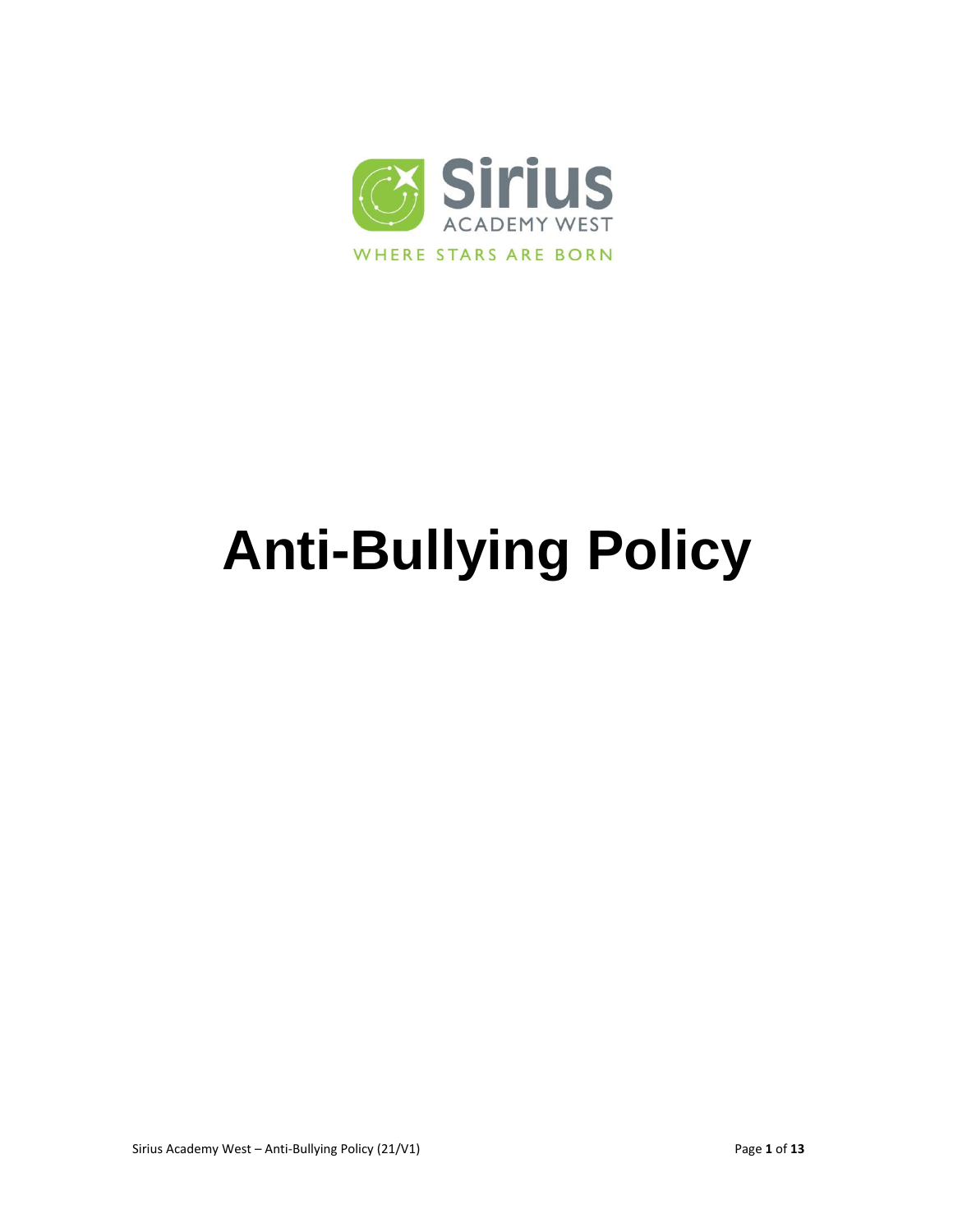## **Anti-Bullying Policy**

#### **Expectations**

#### **1 Statement of Policy**

It is the policy of the Academy that all students are able to learn and develop their potential and all members of the Academy community can work, learn and develop without intimidation, fear, prejudice or bullying.

#### **2 Key Principles**

The key principles of the policy include:

- A clear definition of bullying for the whole Academy community
- To foster respect of oneself, and other staff and stakeholders of the Academy
- To support the development of all students' attitude and attainment
- To ensure all students feel valued and never threatened ensuring progress in all students' attainment, attitude and social, moral, spiritual and cultural development
- That staff, parents and students are clear about the support and sanctions the Academy will utilise to ensure that any form of bullying is eradicated
- That it is the responsibility of the Academy community to eradicate all forms of bullying.

#### **3 Other Policies**

- 3.1 This policy should be read in conjunction with the following:
	- Behaviour Management Policy
	- Safeguarding & Child Protection Policy
	- Internet Use Policy

#### **4 Definition of Bullying**

For the purpose of this policy;

- "Behaviour by an individual or group, **repeated** over time that intentionally hurts another individual or group either physically or emotionally"
- In conjunction with the Academy's student voice a student friendly definition may be used in literature and learning for younger year groups, such as; "Causing others harm on purpose, **a number of times**, when they are less able to defend themselves"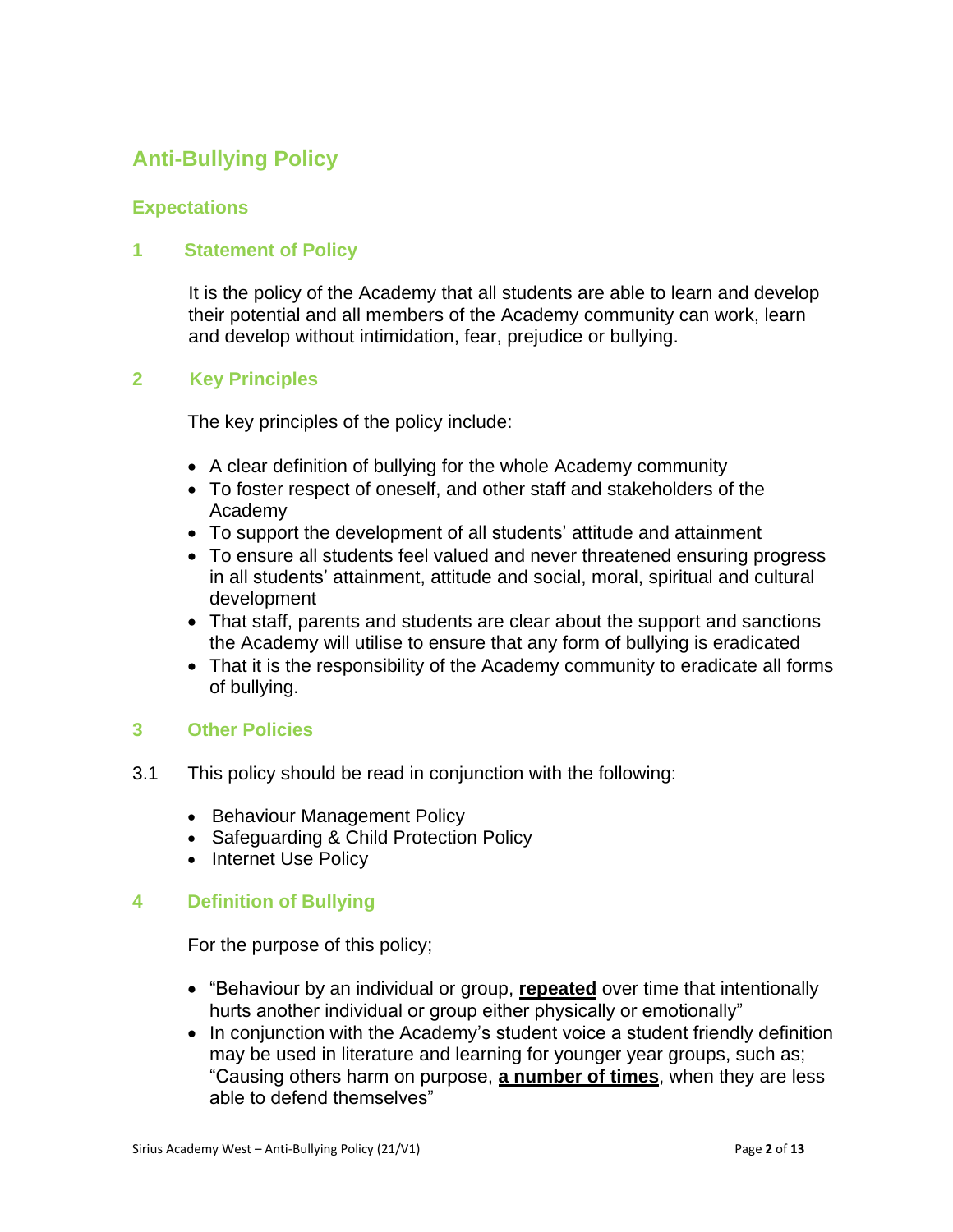- 4.1 Bullying is therefore:
	- Deliberately hurtful
	- Repeated often over a period of time
	- Difficult for victims to defend themselves against, mentally or physically
- 4.1.1 It can take many forms but the main types are:
	- Physical hitting, kicking, and taking belongings
	- Verbal name calling, insulting, making offensive remarks
	- Indirect spreading nasty stories about someone, exclusion from social groups, being made the subject of malicious rumours, sending malicious e mails or text messages on mobile phones
	- Cyber-bullying, aggression using electronic forms of contact such as e-mail, text, chat rooms, social network, on-line gaming
	- Coercion forcing somebody to do something they do not want to do
- 4.1.2 Some forms of bullying are attacks not only on the individual but also on the group, to which he or she may belong. Within the Academy we will pay particular attention and respond appropriately to:
	- Racial harassment and racist bullying
	- Bullying based on religion or culture
	- Bullying based on gender (sexist or sexual bullying) or sexual orientation
	- Bullying based upon home circumstance e.g. young carers
	- Bullying of students who have special educational needs or disabilities
	- Bullying and intimidation of staff by students, parents/carers and staff

Bullying is not, therefore, the outcome of a spontaneously aggressive act of one individual upon another. Both the types of bullying and bullying based upon protected characteristics forms the basis of educating students, staff and parents on bullying issues including an understanding of key features of the Equality Act 2010:

- $\triangleright$  "To eliminate unlawful discrimination, harassment, victimisation and any other conduct prohibited by the Act"
- $\triangleright$  "To advance equality of opportunity between people who share a protected characteristic and people who do not share it"
- $\triangleright$  "To foster good relations between people who share a protected characteristic and people who do not share it"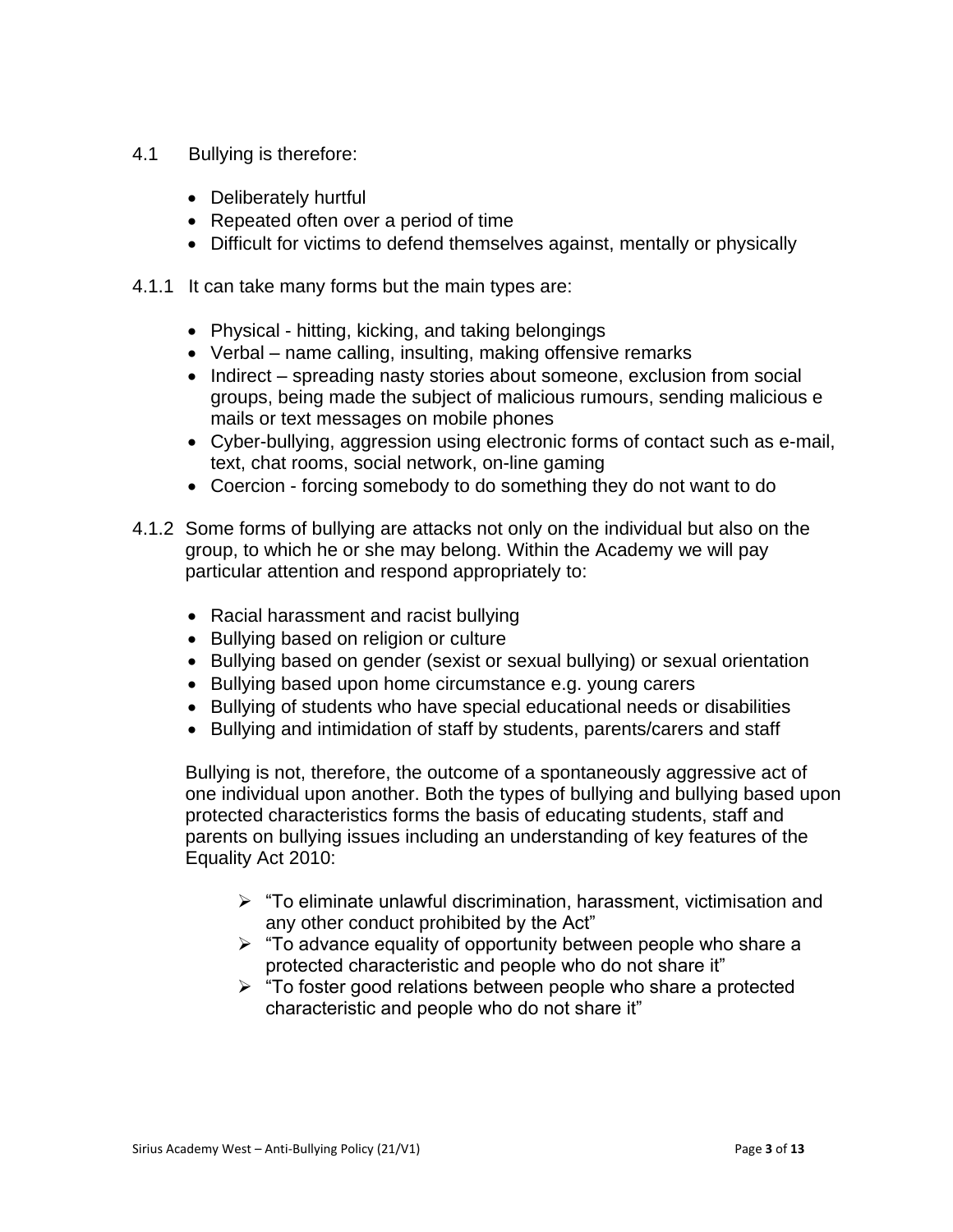#### **Overall Aims**

- Ensure all students are included fully in the life of the Academy
- To provide a learning environment, free from any threat or fear
- To reduce and eradicate, wherever possible, instances in which students are made to feel frightened, excluded or unhappy
- To reduce and eradicate, wherever possible, instances in which students are subject to any form of bullying
- To establish a means to deal with bullying and of providing support to students who have been bullied
- To ensure that all students and staff are aware of the Anti-Bullying Policy and that they fulfill their obligations to it
- To provide all students with the opportunities to understand and support the eradication of all types of bullying
- To provide all students with an understanding of all prejudice based bullying and bullying based upon protected characteristics
- To promote positive relationships between all
- To extend its responsibility to protect its stakeholders from any form of bullying
- To aim to eradicate all types of bullying
- Aims to meet any legal obligations which rest with the Academy
- 5.1 Responsibilities
	- This policy applies to all staff and students, whether temporarily or permanently on the Academy roll
	- All staff, all students and their parents/carers have an active part to play in the development and maintenance of the policy and its success
	- The Directors may ask for briefings on bullying in the Academy and may require reports on the operation of this policy
	- All staff have a responsibility to accurately record, report and respond to all forms of bullying

#### **6 The Prevention of Bullying**

It is the responsibility of the whole Academy community to aim to eradicate all forms of bullying.

6.1 Creating a supportive ethos and positive climate for learning;

The Academy will work to prevent bullying and foster positive relationships for all members of the Academy, its stakeholders and the wider community by ensuring;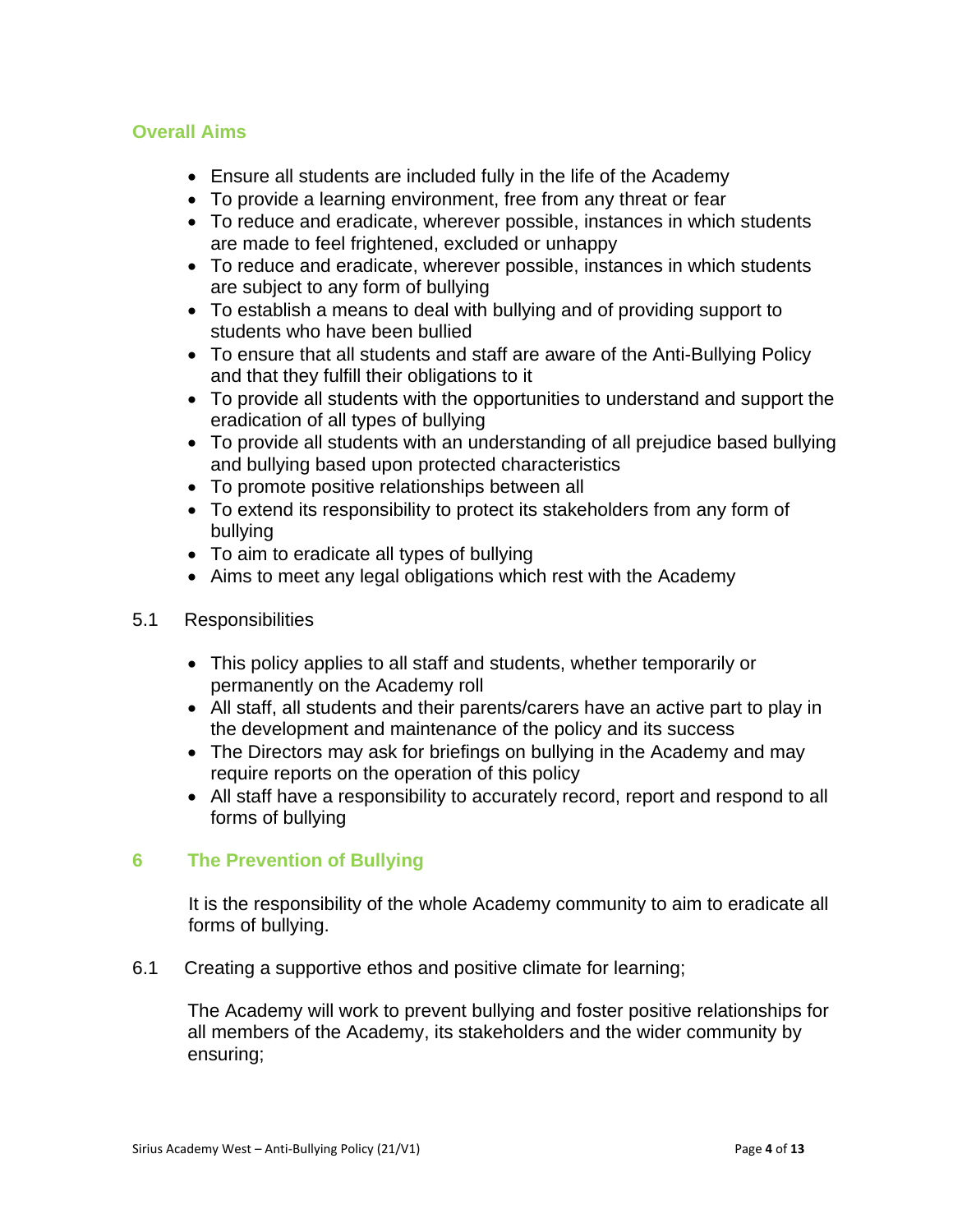- That education on diversity, SMSC and all aspects of bullying and respect are integral to the Pastoral programme including PSHE and Character Education lessons, assembly programme and pastoral awards
- That aspects of social, moral, spiritual and cultural development are an integral part of all areas of the Academy
- That celebrating diversity will run through all aspects of Academy life
- That support and education on anti-bullying extends to parents/carers
- That the behaviour policies and structures are based upon respect for all
- That all students have a greater understanding of bullying as an issue and anti-bullying procedures
- Dedicated teams are focused on driving forward strategy to eradicate all forms of bullying
- The Academy will focus on the celebration of success in all areas and at all levels to promote positive ethos
- 6.1.1 Staff will support by:
	- Being aware of anti-bullying procedures
	- Reinforcing the message that all forms of bullying are unacceptable
	- Supporting students to increase their knowledge of anti-bullying procedures and bullying as an issue
	- Ensuring that respectful behavior is modeled at all times
	- Challenging and reporting any behaviour which can be construed as discriminatory or bullying
	- Completing duties with particular vigilance in the dining areas, corridors, outdoor areas and around the Academy site
	- Being aware of dates and locations to enable effective use of CCTV
	- Understanding what constitutes bullying as opposed to other events such as arguments or a fall out between friends
	- Organising restorative practice meetings to resolve bullying issues. These meetings will involve the Academy linked PCSO where appropriate
- 6.1.2 Students should support by:
	- Showing respect at all times
	- Ensuring that students report all instances of bullying or discrimination
	- Offering to take part in the Academy's peer mentoring scheme or by becoming anti-bullying ambassadors
	- Leading Peer mentor led drop-ins for students to gain further knowledge about bullying related issues
	- Understanding what constitutes bullying as opposed to other events such as arguments or a fall out between friends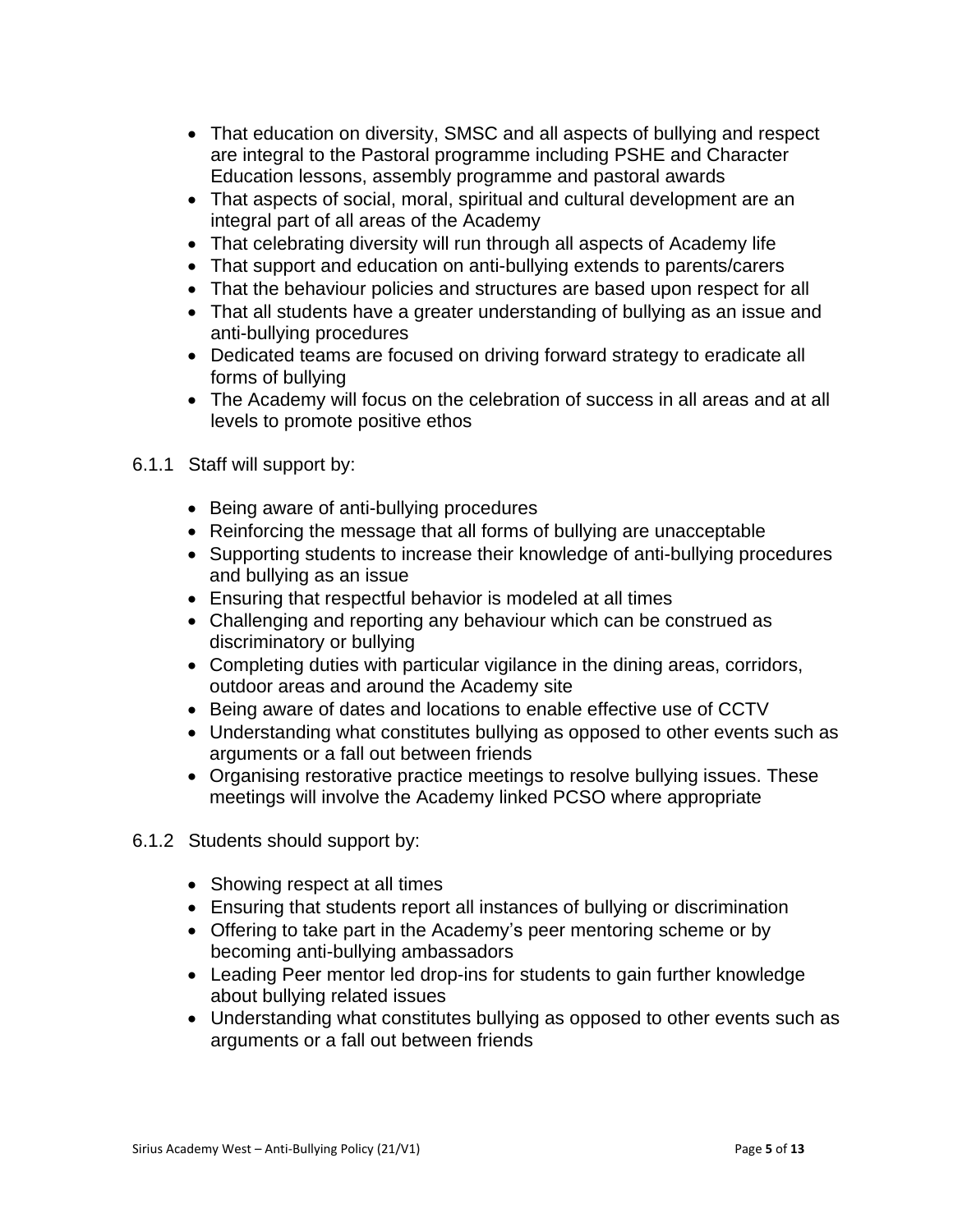- 6.1.3 Parents can help by ensuring that they:
	- Use communication and literature to be aware of the Academy's Anti-Bullying Policy
	- Promote good relations and an anti-bullying message in the home
	- Use Academy channels to communicate and feedback on the Academy's Anti-bullying Policy
	- Support the Academy in its efforts to eradicate bullying and support victims of bullying
	- Support the Academy by providing any information on bullying, in particular cyber-bullying
	- Helping to establish an anti-bullying culture
	- Understanding what constitutes bullying as opposed to other events such as arguments or a fall out between friends

#### **7 Recording and reporting occurrences of bullying**

- 7.1 Students reporting bullying
	- Should always report suspected cases of bullying whether a victim, witness or supportive friend
	- Students should inform staff immediately
	- Students should report the facts as they know them and try to recall times and location and other students involved or who may act as a witness
	- Where electronic evidence is available students should save the evidence to help the Academy investigate thoroughly
- 7.1.1 Parents/carers reporting bullying
	- Should always report suspected cases of bullying through telephone or face to face contact. The Academy has an open door policy and staff will be always available to deal with concerns
	- Where electronic evidence is available parents/carers should always save this evidence in order to aid staff in dealing with issues of bullying
	- Prevent retaliation by their child

#### 7.1.2 Staff reporting bullying

- Should report bullying issues to the relevant Year team recording times dates and names to aid investigation
- Should record the incident and make a confidential statement on the behaviour information system under the section bullying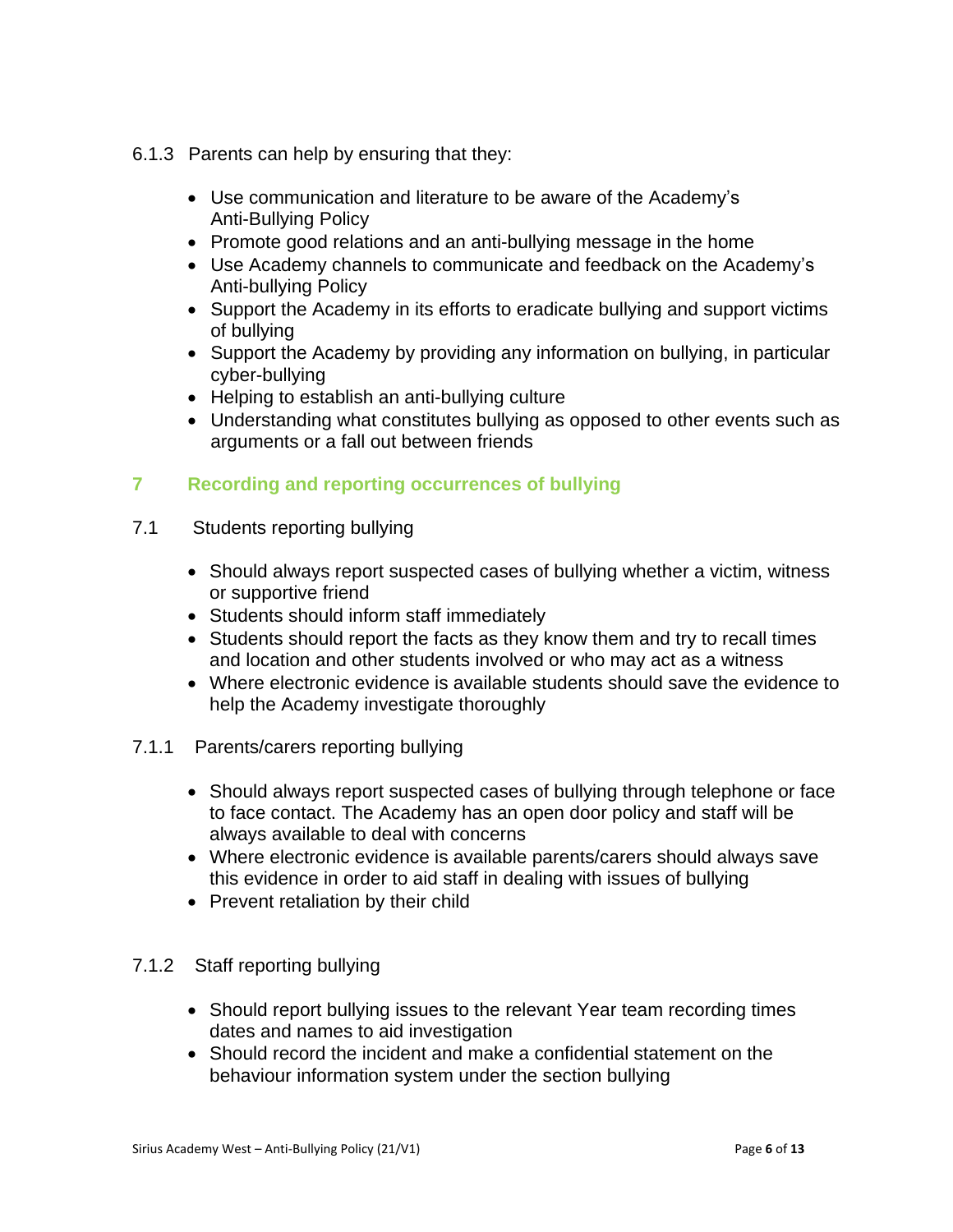- Where there exists "reasonable cause to suspect that a child is suffering, or is likely to suffer, significant harm" the information would be passed directly to the senior designated safeguarding lead or designated deputy designated safeguarding lead
- 7.1.3 Investigating and reporting bullying
	- The member of staff responsible for investigating the incident should collect all relevant evidence which will support the investigation, following the Academy system for more serious incidents
	- This evidence will include separate statements from the victim and alleged perpetrator and any witness statements
	- The evidence may also include staff or parent/carer statement, CCTV footage, medical report, evidence from previous related incidents and electronic evidence
	- Where no staff have been witness to the incident the investigating staff will enter the event onto the behavior information system
	- The investigating staff will ensure distinction between incidents of bullying and other types of incident for example a one off "fall-out" between friends
	- Year Teams utilise a 'red flag' log to record one-off incidents which can then be referred back to should issues become repeated as this provides evidence of previous actions
	- Year teams will complete a daily analysis of behaviour events, summarising all key aspects of the events
	- If repeated actions are investigated the Year Team and/or Senior Leadership Team will apply sanctions after recording the event in the Sirius Academy West Bullying log
- 7.1.4 Using the information
	- All information will be used in the swift resolution to the incident and may be passed to staff dealing with the investigation or resolution of the incident
	- Where victims and perpetrators have been identified parents will be informed
	- Where significant harm has been caused parents/carers will be informed
	- Where there exists "reasonable cause to suspect that a child is suffering, or is likely to suffer, significant harm" the information will be shared in accordance with the local Safeguarding Children's Board
	- Where it is deemed that the level of bullying constitutes a criminal offence under the Protection from harassment act 1997, the Malicious Communications Act 1988, the Communications Act 2003 or the Public Order Act 1986 then assistance may be sought from the police
	- With incidents of a racial or homophobic nature the Academy will involve PCSO support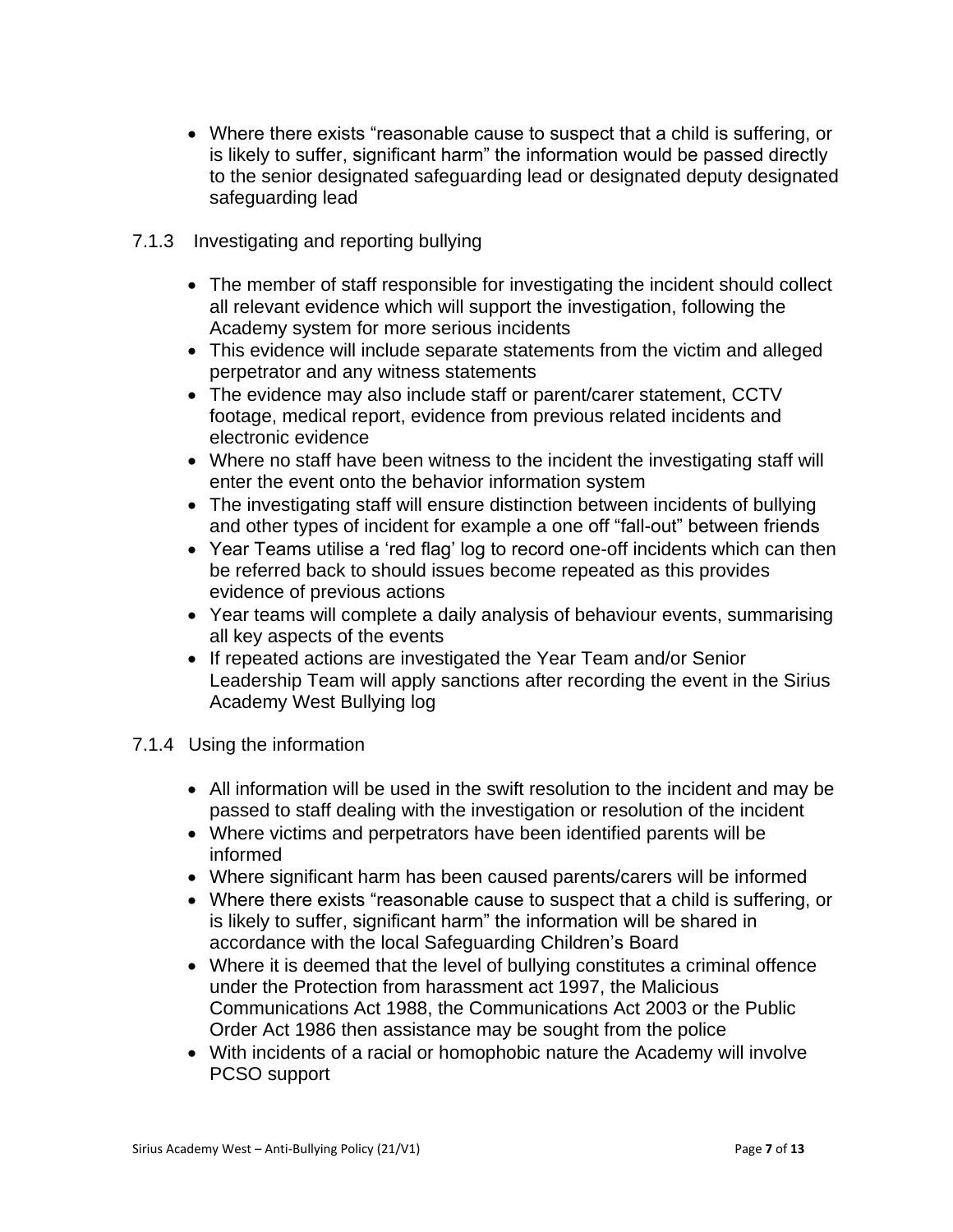#### **8 Strategies for dealing with incidents of bullying**

#### 8.1 Sanctions and resolving the issues of those bullying

If necessary, the full range of sanctions detailed in the Academy's Behaviour Management Policy can be invoked. In dealing with incidents of bullying special considerations should be made in sensitive cases regarding special needs or family difficulties.

Each incident will be treated on merit using all available evidence however sanctions will be consistently applied based upon the magnitude, type and frequency of bullying.

These may include:

- Parental/carer engagement
- Removal from the group
- Withdrawal of break and lunchtime privileges
- Same Day Detention
- Withholding participation in Academy events that are not an essential part of the curriculum
- Use of Restorative Practice
- Internal suspension
- External suspension, fixed term or permanent (this will depend on the severity or frequency of the bullying)
- Police involvement
- Resolution involving the Police Community Support Officer (PCSO)
- Referral to the Academy's alternative provision team for individualised strategies

Where bullying persists the level of the use of sanctions will increase. Each event would be dealt with on the merits of that particular case but with regard for evidence of previous incidents relating to the investigation.

#### 8.1.1 Educating those bullying others

These strategies will include:

- For those bullying with a prejudice-driven motive, they will also attend compulsory resolution involving the PCSO. In certain circumstances this may also include parents/carers
- A level of formal apology to the victims

In addition, these strategies may include: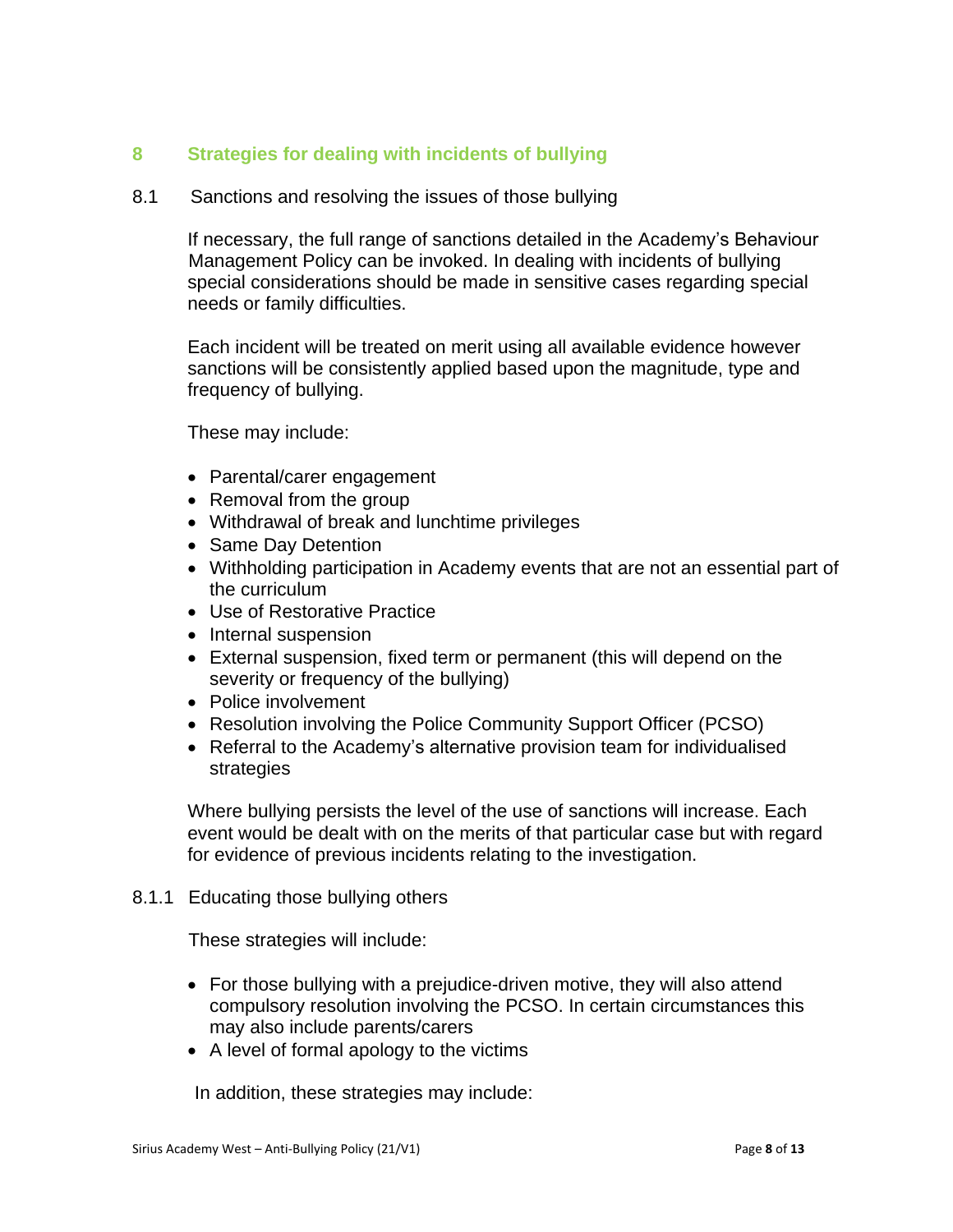- Resolution meetings which may involve PCSO and/or parents/carers of victim and perpetrators
- Student resolution meetings between all parties
- Referral to external agencies, including the school nurse or involvement programmes ran in the Academy to support student behaviour
- 8.1.2 Work with students who have been bullied will involve:
	- Referrals to Head of Year, where students will be offered regular contact via check-ins and also contact with parents/carers. The aim will be to re-assure and support victims emotionally during a set period which may be extended depending on need
	- Possible work with the academy's **peer mentors or anti-bullying ambassadors**. (Peer mentoring qualifications are offered to suitable students to support all peers within the Academy including those involved in any forms of bullying issues. Mentors offer advice and support strategies that are in place to ensure that all students have multiple layers of guidance when required.)
	- Affirmation that it is right for students to let the Academy know when they are being bullied and students involved are asked to help find solutions to the problem. This encourages students to take responsibility for the emotional and social needs of others
	- Reassurance that they do not deserve to be bullied and that it is not their fault
	- Assurance that they were right to report the incident
	- Encouragement to talk about how they feel
	- Attempts to ascertain the extent of the problem
	- Choices offered about how the matter may be resolved including the opportunity to meet the other students involved
	- To ensure they feel safe
	- Ensure strategies for being safe are discussed
	- Affirm that bullying can be stopped and we will persist with intervention until it does
	- Commitment to this end is sought
	- To report immediately any further incidents and to discuss strategies for dealing with any further incident
	- Where the incident involves large groups it may be necessary to address the wider group on the need for vigilance and team work. This may be through assembly to a house group, to a year group or to a particular team, group or class

All reports of bullying are taken seriously and followed up. Every effort is made to resolve the problem as quickly as possible. Due to the distress caused the emphasis is also on communication and supporting parent/carers through the process.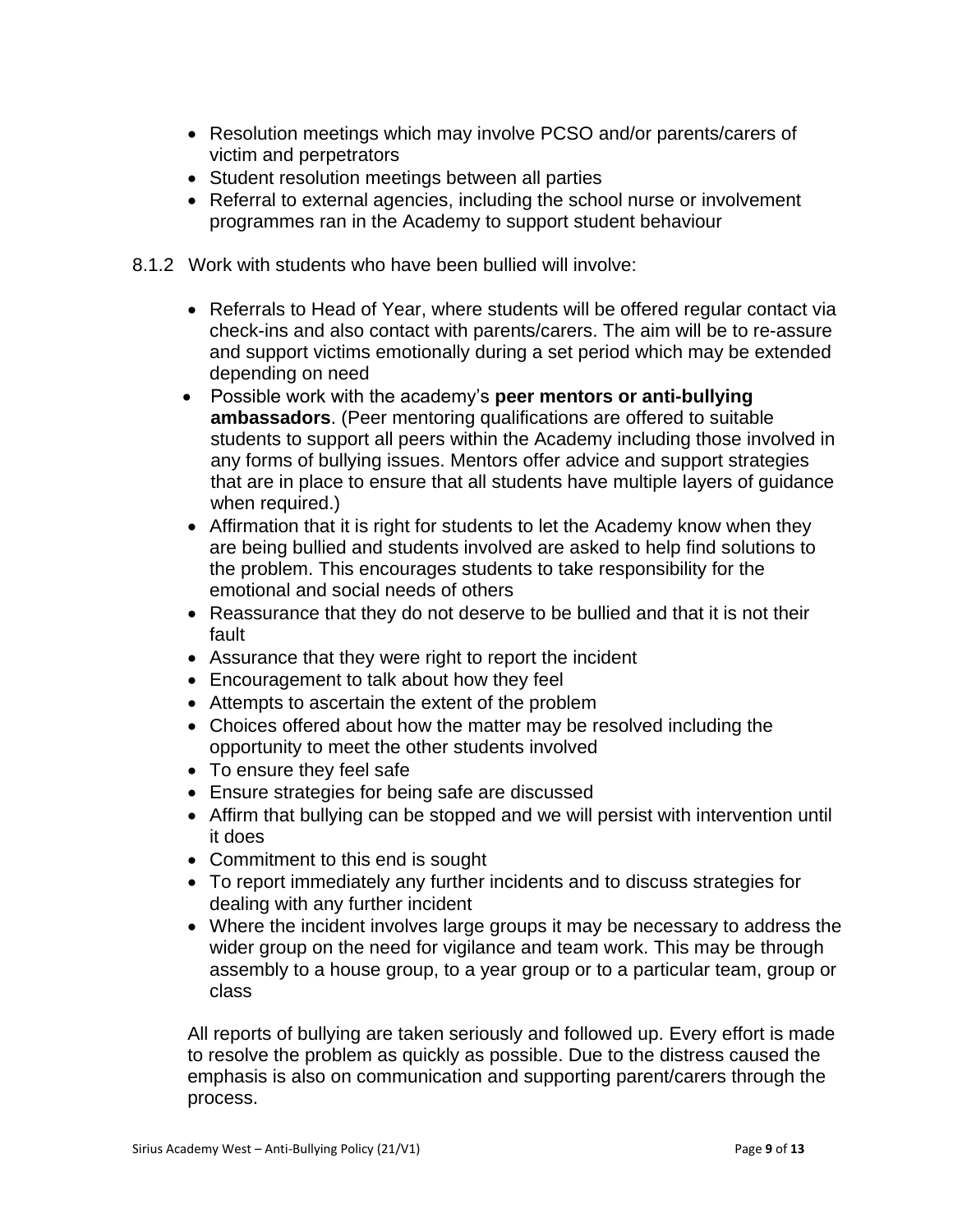#### **9 Any or all of the strategies may be put into place by any of the following:**

- Year Teams
- Senior Leadership Team
- Behaviour and Inclusion support teams

#### **10 Bullying away from the Academy site**

10.1 The Academy has limited powers outside of school involving bullying. It will however use all of the powers made available to it when dealing with individual circumstances. All parties must be realistic about the Academy's powers. The Head of School and Senior Leadership Team will act upon bullying within granted powers outside of the Academy bounds.

Individual situations can be dealt with as per the policy, though it may also include:

- Increased education for students in awareness and dealing with bullying issues outside of the Academy
- Liaison with other schools
- Liaison with the transport company about bullying on buses
- Liaison with the police and community support where actions could be criminal or threatening

10.2 Parents and carers must be aware of the legal guidelines regarding young people and the use of social media. It is everyone's responsibility to keep children safe and prevent issues of concern. The diagram below states the age restrictions for the various types of social media: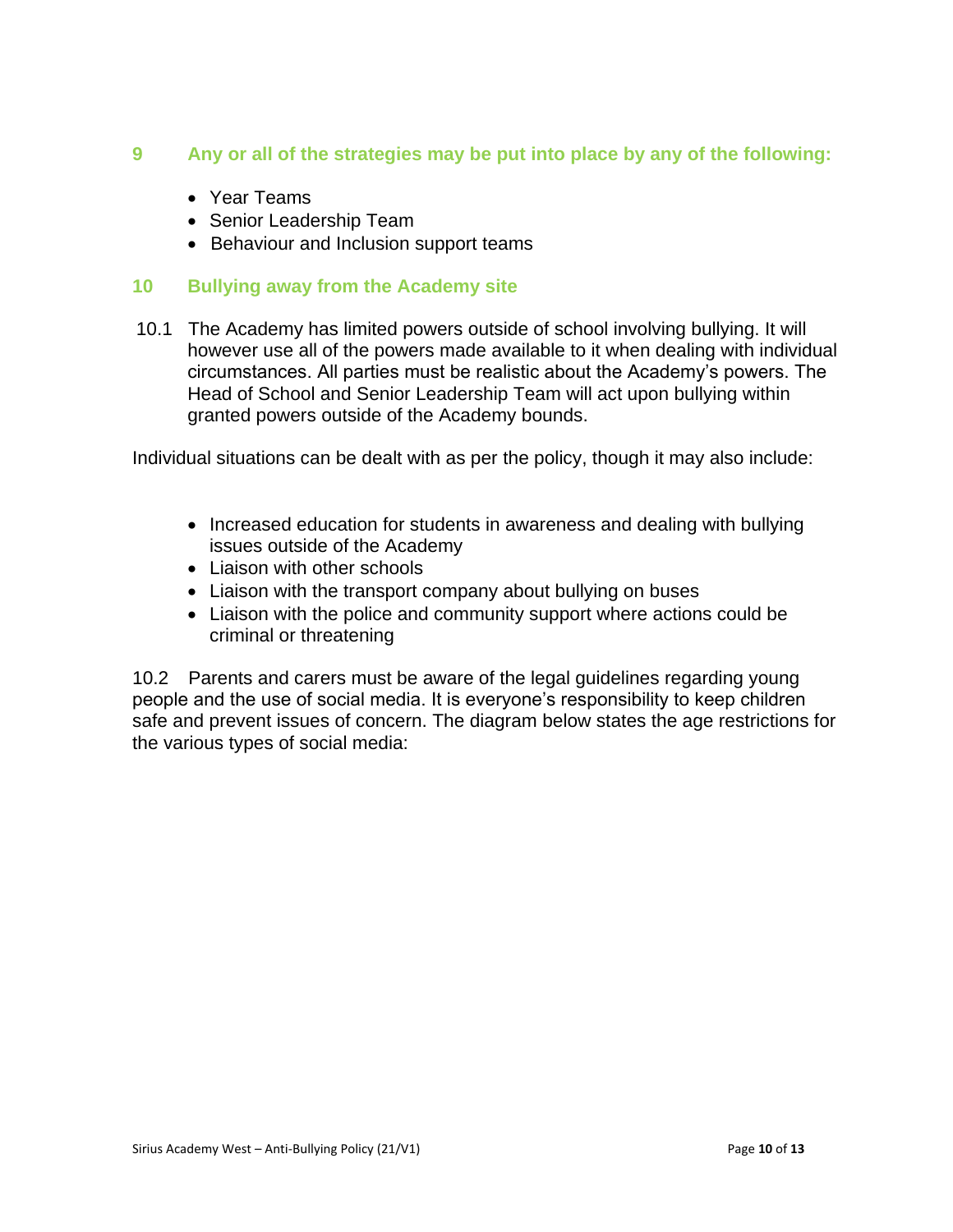

#### **11 Reporting concerns with procedure**

There may be times when parents/carers feel that an incident of bullying has not been dealt with effectively. If this should occur, the following should happen:

- Parents/carers should bring it to the attention of the academy's leadership team
- The academy's leadership team tries to resolve these concerns informally
- Parents/carers may raise concerns more formally through the Academy's Complaints Procedure

#### **12 Reviewing and evaluating the Anti-Bullying Policy**

The impact of the Anti-Bullying Policy is evaluated by the following measures:

- The number of incidents that are reported are analysed on a termly and annual basis. The data is then interpreted by the pastoral team to formulate action points for the forthcoming term and year
- Daily and weekly data checks can monitor any change in prejudice driven incidents which can be responded to through tutor provision and assembly rapidly
- Investigation of patterns of absence to ensure that students are not taking unnecessary days off due to fear of being bullied
- The number of complaints and compliments received from parents will also be used to guide termly and annual planning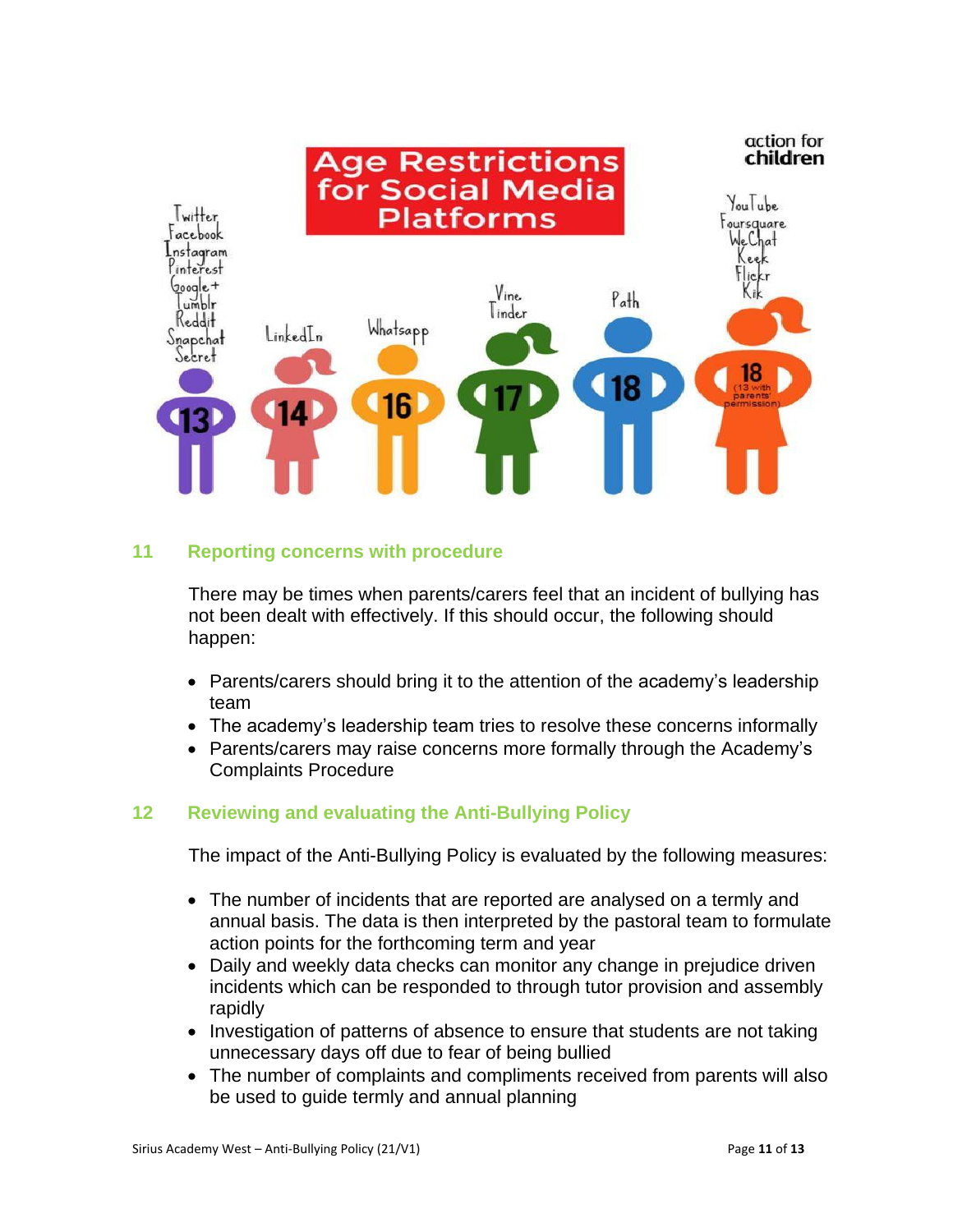- All action points will lead to the review of this policy on an annual basis with the work done by staff, parents and students
- Parents/carers will be consulted on developments in anti-bullying procedure through various forms of communication. The Academy will make available to parents/carers materials to support and understand the issue of bullying and the Academy's drive to eradicate all forms of bullying

#### **13 Key staff with responsibility for bullying prevention:**

- Senior Leadership Team
- Year Leaders and Assistants